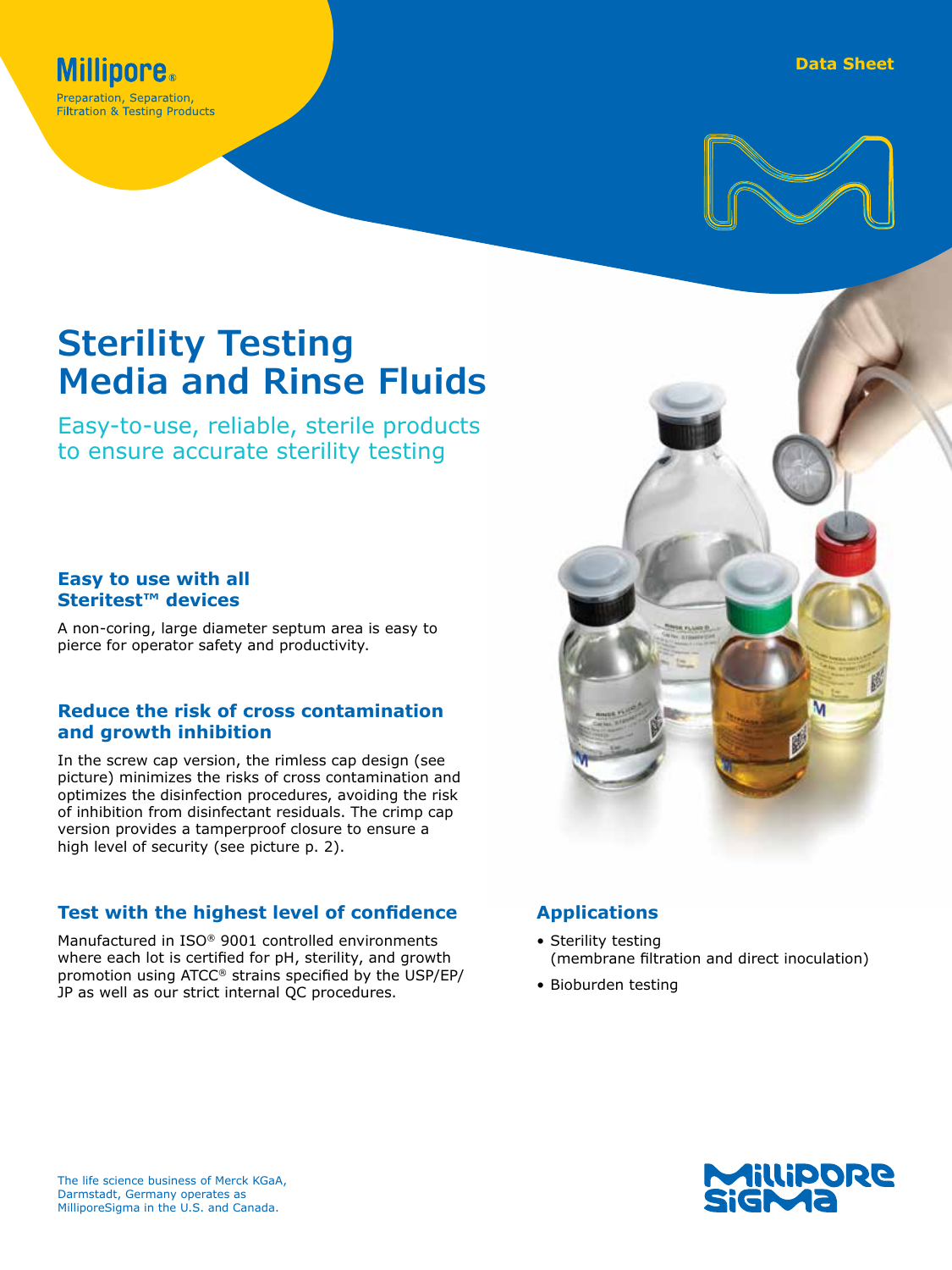# **Multiple configurations and volumes**

Whether the product is filterable or not, our sterility testing media and rinse fluids come in multiple configurations and volumes



Septum bottles with either crimp cap closure (left) or rimless cap closure (center), and also tubes (right) are available.

# **Our manufacturing steps ensure reliable testing**

# **Step 1 Controlled**

environment including microbiological monitoring

#### **Step 2** Components are transferred to a preparation tank within a close

environment

#### **Step 3** Bottle cleaning process utilizes controlled purified water

# **Step 4**

Media and rinse fluids are filtered through a 0.45 μm/ 1 μm filter prior to filling

**Step 5** Single-use lines are used in the filling station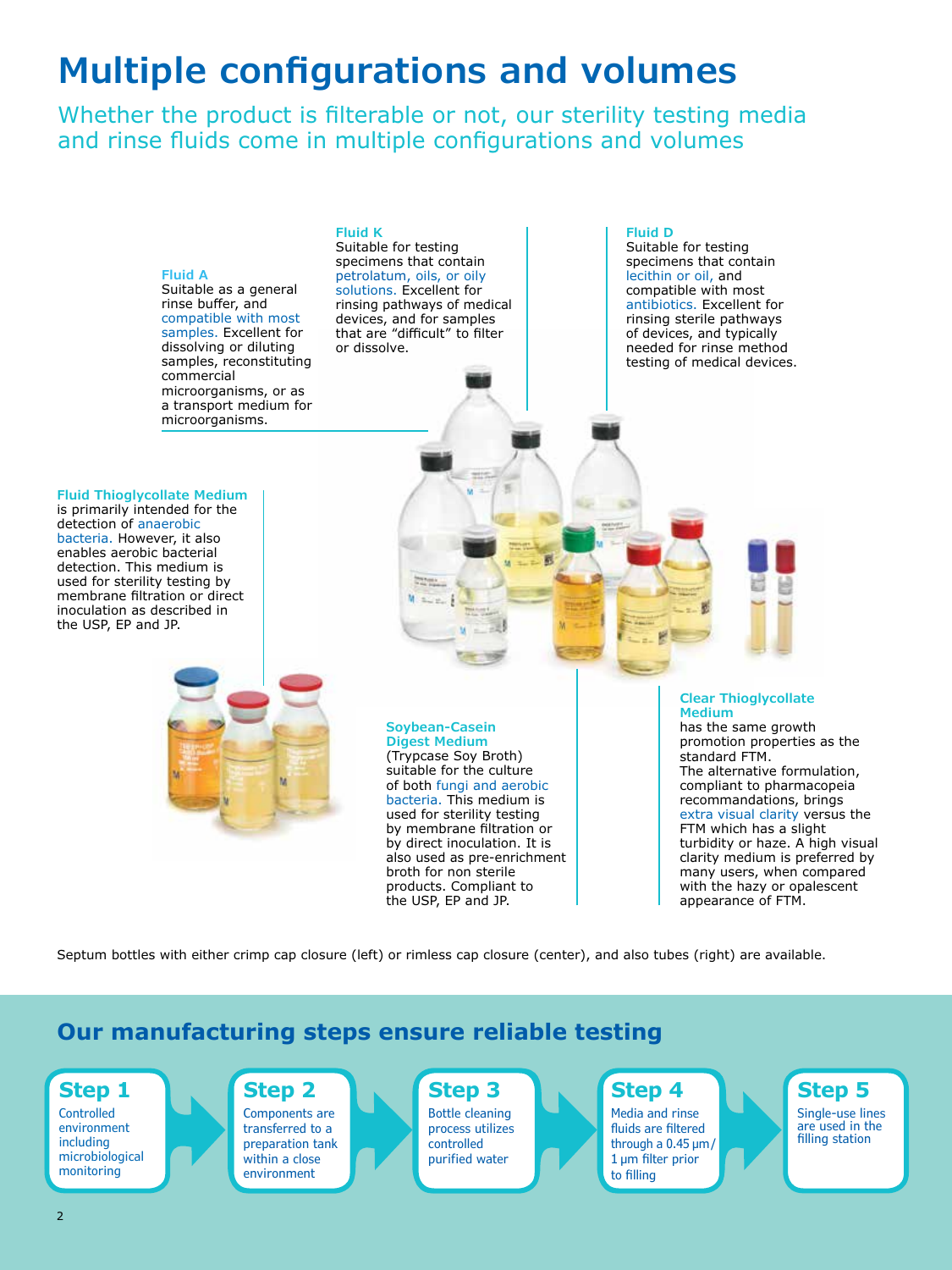

### **Increased test method reliability with the Double Packed Sterilized Media and Fluids**

- Streamline and optimize your cleaning procedures
- Minimize the risk of cross contamination and false results
- Reduce the bioburden load on your testing environment
- Secure an efficient decontamination of isolator chambers

#### **Specifications**

| <b>Description</b>                                                                                                                                                                                                 | pH at room<br>temperature* | Storage**                            | <b>QC Organisms</b>                                                                                                                                                                                                                                         | <b>Formula Screw cap</b><br>and double pack media                                                                                                                                                                                                                     |  |
|--------------------------------------------------------------------------------------------------------------------------------------------------------------------------------------------------------------------|----------------------------|--------------------------------------|-------------------------------------------------------------------------------------------------------------------------------------------------------------------------------------------------------------------------------------------------------------|-----------------------------------------------------------------------------------------------------------------------------------------------------------------------------------------------------------------------------------------------------------------------|--|
| Trypcase Soy Broth (TSB)                                                                                                                                                                                           | 7.3<br>$\pm 0.2$           | $2 - 25 °C$                          | Staphylococcus aureus ATCC 6538,<br>Pseudomonas aeruginosa ATCC 9027,<br>Bacillus subtilis ATCC 6633, Candida<br>albicans ATCC 10231, Aspergillus<br>brasiliensis ATCC 16404, Geobacillus<br>stearothermophilus ATCC 7953(1)                                | For 1 L of purified water: Casein peptone<br>17.0 g, Soy peptone 3.0 g, Sodium Chloride<br>5.0 g, Dibasic potassium phosphate 2.5 g,<br>Dextrose Monohydrate/Anhydrous 2.5/2.3 g                                                                                      |  |
| <b>Fluid Thioglycollate</b><br>Medium (FTM)                                                                                                                                                                        | 7.1<br>±0.2                | $2 - 25 °C$                          | Clostridium sporogenes ATCC 19404,<br>Staphylococcus aureus ATCC 6538,<br>Pseudomonas aeruginosa ATCC 9027,<br>Clostridium sporogenes ATCC 11437 (2)                                                                                                        | For 1 L of purified water: Casein peptone<br>15.0 g, L-Cystine 0.5 g, Monohydrated/<br>Anhydrous dextrose 5.5/5.0 g, Yeast extract<br>5.0 g, Sodium Chloride 2.5 g, Sodium<br>thioglycollate 0.5 g, or Thioglycolic acid 0.3<br>mL, Resazurin 0.001 g, Agar 0.75 g    |  |
| <b>Clear Thioglycollate</b><br>Medium (CTM)                                                                                                                                                                        | 7.1<br>±0.2                | $2 - 25 °C$                          | Clostridium sporogenes ATCC 19404,<br>Staphylococcus aureus ATCC 6538,<br>Pseudomonas aeruginosa ATCC 9027,<br>Clostridium sporogenes ATCC 11437 (2)                                                                                                        | For 1 L of purified water: Casein peptone<br>15.0 g, L-Cystine 0.5 g, Monohydrated/<br>Anhydrous dextrose 5.5/5.0 g, Yeast extract<br>5.0 g, Sodium Chloride 2.5 g, Sodium<br>thioglycollate 0.5 g, or Thioglycolic acid 0.3<br>mL, Resazurin 0.001 g, Synthetic Agar |  |
| <b>USP Rinse Fluid A</b>                                                                                                                                                                                           | 7.1<br>±0.2                | $2 - 25 °C$                          | Staphylococcus aureus ATCC 6538,<br>Bacillus subtilis ATCC 6633, Pseudomonas<br>aeruginosa ATCC 9027, Candida albicans<br>ATCC 10231, Escherichia coli ATCC 8739 (2),<br>Clostridium sporogenes ATCC 19404 (3),<br>Aspergillus brasiliensis ATCC 16404 (3), | Per liter of purified water: Meat peptone<br>(peptic digest of animal tissue) 1.0 g                                                                                                                                                                                   |  |
| <b>USP Rinse Fluid D</b>                                                                                                                                                                                           | 7.1<br>±0.2                | $2 - 25 °C$                          | Staphylococcus aureus ATCC 6538,<br>Pseudomonas aeruginosa ATCC 9027,<br>Candida albicans ATCC 10231, Bacillus<br>subtilis ATCC 6633 (3), Aspergillus<br>brasiliensis ATCC 16404 (3), Clostridium<br>sporogenes ATCC 19404 (3)                              | Per liter of purified water: Meat peptone<br>(peptic digest of animal tissue) 1.0 g,<br>Polysorbate 80 1.0 mL                                                                                                                                                         |  |
| <b>USP Rinse Fluid K</b>                                                                                                                                                                                           | 6.9<br>±0.2                | $2 - 25 °C$<br>(2)<br>$15-25$ °C (3) | Staphylococcus aureus ATCC 6538,<br>Bacillus subtilis ATCC 6633, Pseudomonas<br>aeruginosa ATCC 9027, Candida albicans<br>ATCC 10231, Clostridium sporogenes ATCC<br>19404, Aspergillus brasiliensis ATCC 16404 (3)                                         | Per liter of purified water: Meat peptone<br>(peptic digest of animal tissue) 5.0 g,<br>Beef Extract 3.0 g, Polysorbate 80 10.0 g                                                                                                                                     |  |
| * Measured after product sterilization<br>** Do not store in direct sunlight<br>(1) Only for tubes<br>(2) Only for bottles with crimp cap and for tubes<br>(3) Only for products with Screw can +sentum and double |                            |                                      | Pharmacopeia references                                                                                                                                                                                                                                     |                                                                                                                                                                                                                                                                       |  |
|                                                                                                                                                                                                                    |                            |                                      | • European Pharmacopeia, 2.6.1 Sterility, 2.6.12 & 2.6.13. Microbiological<br>examination of non sterile products                                                                                                                                           |                                                                                                                                                                                                                                                                       |  |
|                                                                                                                                                                                                                    |                            |                                      | • United States Pharmacopeia, <71> Sterility tests, <61> & <62>                                                                                                                                                                                             |                                                                                                                                                                                                                                                                       |  |

(3) Only for products with Screw cap +septum and double packed media

• Japanese Pharmacopeia, 4.06 Sterility test

microbial recovery from pharmacopeial articles

Microbiological examination of non sterile products; <1227> Validation of